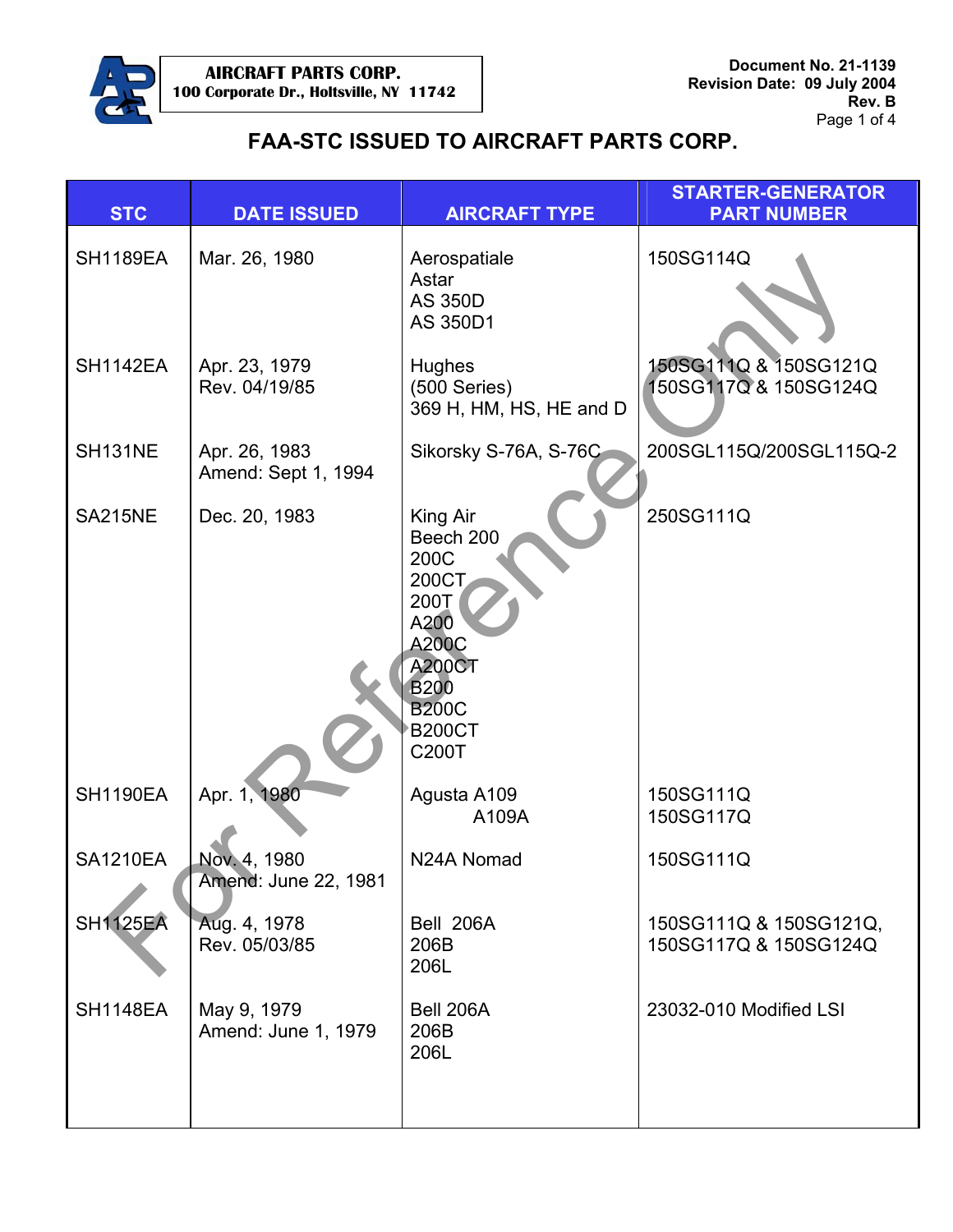

| <b>STC</b> | <b>DATE ISSUED</b>                    | <b>AIRCRAFT TYPE</b>                                                                                                                | <b>STARTER-GENERATOR</b><br><b>PART NUMBER</b> |
|------------|---------------------------------------|-------------------------------------------------------------------------------------------------------------------------------------|------------------------------------------------|
| SA178NE    | Sept. 26, 1983                        | Embraer<br><b>Banderante</b><br><b>EMB 110P1</b><br><b>EMB 110P2</b>                                                                | 200SGL118Q<br>200SGL118Q-1                     |
| SH123NE    | Feb. 10, 1983<br>Amend: May 3, 1993   | <b>Bell 206L-1</b>                                                                                                                  | 200SGL111Q & 200SGL132Q                        |
| SA240NE    | Feb. 1, 1984                          | Beech King Air<br>65-90<br>65-A90<br>65-A90-1<br>65-A90-2<br>65-A90-3<br><b>B90</b><br>C90<br>E90<br>H90                            | 250SG114Q<br>250SG111Q                         |
| SA323NE    | Mar. 18, 1985                         | <b>Piper Cheyenne</b><br><b>PA-31T</b><br><b>PA31T1</b><br><b>PA-31T2</b><br><b>PA31T3</b>                                          | 250SG116Q                                      |
| SA320NE    | Feb. 28, 1985<br>Amend: Feb. 27, 1989 | <b>Fairchild Metro</b><br>SA26-AT, SA226-T,<br>SA226-AT, SA226-T(b),<br>SA226-TC, SA227-AC,<br>SA227-AT, SA227-TT,<br><b>SA26-T</b> | 300SG119Q                                      |
| SH308NE    | Jan. 8, 1985<br>Amend: Feb. 4, 1985   | <b>MBB</b><br>BO-105A, BO-105C,<br><b>BO-105S</b>                                                                                   | 150SG111Q<br>150SG117Q                         |
| SA346NE    | May 9, 1985                           | Beech King Air<br>99, 99A, A99A, B99, C99,<br>100, A100, A100A, A100C                                                               | 250SG111Q<br>250SG114Q                         |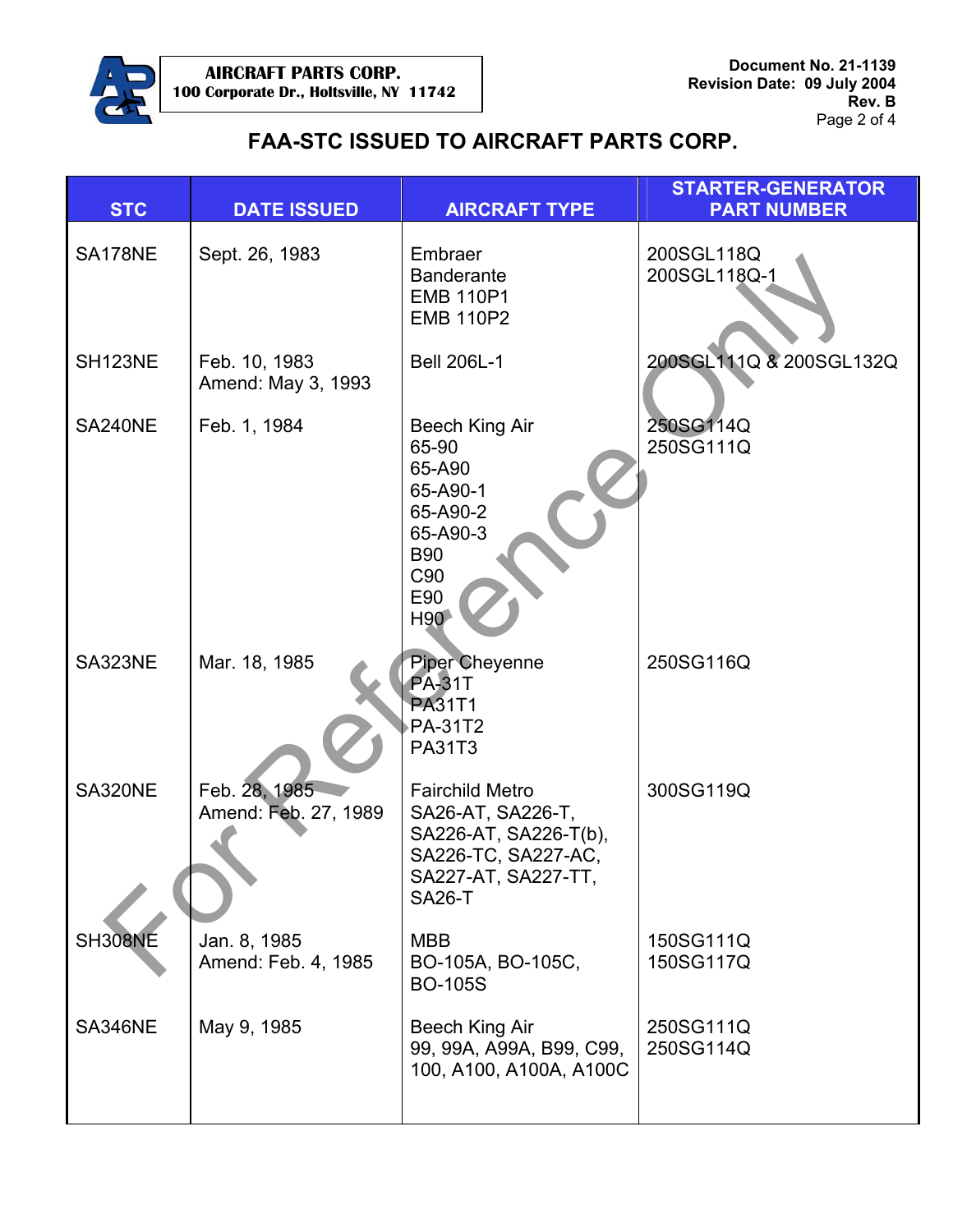

| <b>STC</b>     | <b>DATE ISSUED</b>                          | <b>AIRCRAFT TYPE</b>                                                                                                        | <b>STARTER-GENERATOR</b><br><b>PART NUMBER</b> |
|----------------|---------------------------------------------|-----------------------------------------------------------------------------------------------------------------------------|------------------------------------------------|
| SA347NE        | May 9, 1985<br>Amend: May 28, 1985          | Mitsubishi Solitaire<br>Mitsubishi Marquise<br>MU-2B-10, -15, -20, -25,<br>$-26, -26A, -30, -35, -36,$<br>-36A, -40 AND -60 | 200SG111Q                                      |
| <b>SH401NE</b> | Nov. 19, 1985<br>Amend: Mar 24, 1993        | <b>Bell Helicopter-Textron</b><br>206L-3                                                                                    | 200SGL111Q<br>200SGL132Q                       |
| SA390NE        | Oct. 2, 1985                                | deHavilland Aircraft<br>of Canada<br>DHC-6-100, -200, -300                                                                  | 250SG115Q                                      |
| <b>SA417NE</b> | Feb. 4, 1986                                | Dornier GMBH<br>228-100/200                                                                                                 | 250SG117Q                                      |
| SA437NE        | April 29, 1986                              | Cessna 441                                                                                                                  | 300SG118Q & 300SG120Q                          |
| <b>SA519NE</b> | June 22, 1987                               | Cessna 650                                                                                                                  | 400SG111Q-4                                    |
| SA482NE        | Nov. 3, 1986<br>Rev. Nov 21, 1990           | BAA Jetstream 3101,<br>3201                                                                                                 | 300SG121Q                                      |
| <b>SA549NE</b> | Dec. 11, 1987                               | Falcon 50                                                                                                                   | 300SG125Q                                      |
| SA630NE        | Jan. 17, 1989<br>Amend: Feb 29, 2000        | HS125-700A<br>HS125-800A<br>BAe125-800A<br>Hawker 800XP                                                                     | 400SG114Q, 400SG114Q-1                         |
| <b>SA673NE</b> | <b>July 27, 1989</b><br>Amend: Jan 13, 1992 | Beech 1900                                                                                                                  | 300SGL116Q                                     |
| <b>SA822NE</b> | Jan. 24, 1991<br>Amend: May 22, 1996        | deHavilland Aircraft<br>of Canada<br>Dash 8-100, -300                                                                       | 300SGL127Q-1<br>300SGL127Q-3                   |